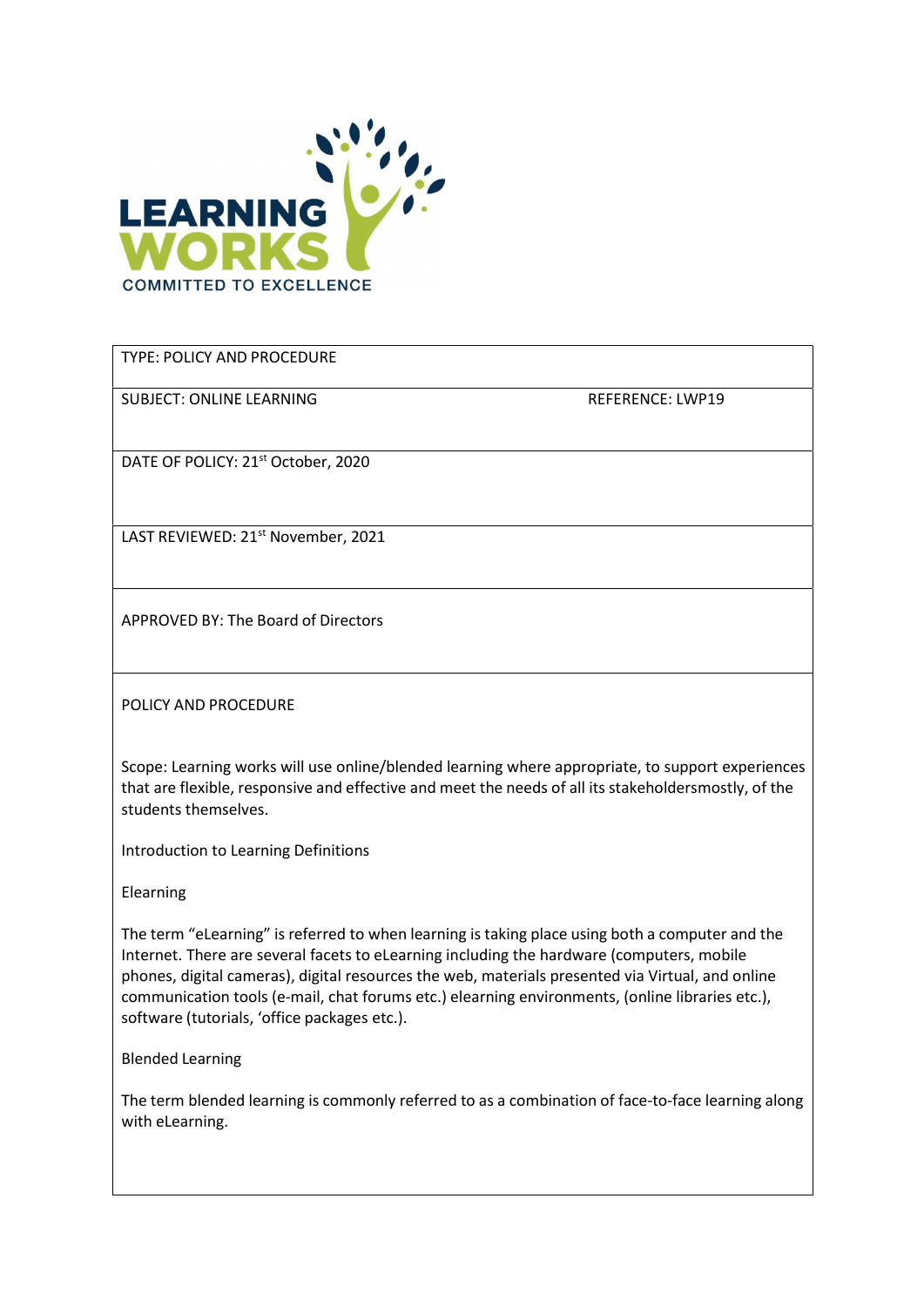Different forms and services

Products and services may vary and take different forms. These may be:

- Single courses and/or entire programmes
- Entire courses and/or course units, lessons, or components
- Aimed at individuals or entire groups in classes
- Offered for credit at 'Learning Works' and/or for general interest without credit

Learning Works shall refer to both synchronous and asynchronous modes of delivery of its training and learning programmes when the term eLearning is being referred to.

Whether synchronous or asynchronous the Lecturer/Tutor is responsible for the module being delivered while the student has the freedom to access the Virtual Learning Platform (VLE)anytime as it is available 24/7 and synchronous sessions are recorded and made available on

demand by the student. Among the eLearning pedagogies there are discussion forums, recorded webinars and peer to peer comments.

Each student has her/his own assigned ID and student-generated password to log into the learning management system.

#### Strategic Management

The strategy is to include both eLearning and blended learning so it can move towards a studentcentred learning covering all MQF levels. Learning Works shall therefore commit itself to offer ways that students may choose to enrol and select the best possible option including the pattern or timeframe most suitable to them apart from traditional face-to-face learning. Learning Works is also offering eLearning and blended learning to cater for student diversity. This shall also result in having teachers/ lecturers and support staff engaged in the process of enrolment and admission including teaching and learning using ICT and other resources which ultimately present elearning/blended learning options apart from the traditional, in-class, faceto-face approach.

The key features of the above are:

- Stakeholder Oriented developed with particular attention on having a return on investment in eLearning especially for the learners.
- Consensus-based developed through consultation with a balance of provider and stakeholders in Malta and beyond.
- Comprehensive inclusive of all elements of the learning system: outcomes and outputs, processes and practices, inputs and resources.
- Futuristic describing a preferred future rather than the present circumstances
- for design and delivery
- Adaptable best used for adult and further and higher education and training, but adaptable to other levels of learning services
- Flexible not all the above will apply in all circumstances and when eLearning involves activities or resources beyond Learning Works, such as the virtual mobility of students, institutional partnerships or development of open resources, the roles and responsibilities will be clearly defined and controlled by operational agreements where appropriate.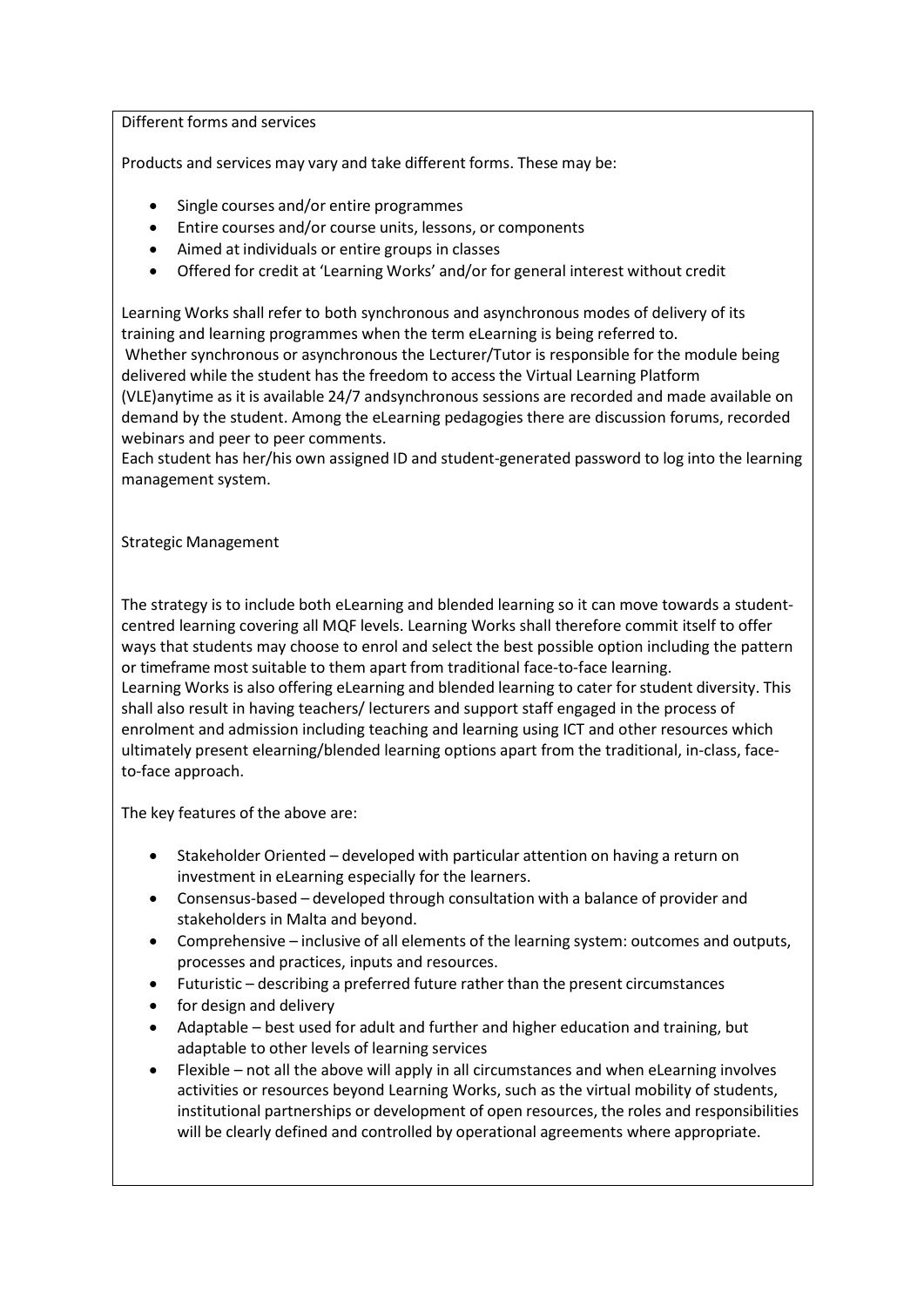The elearning and blended learning are also governed by ethical and legal considerations to be in line and in conformity with GDPR.

## Policy and Procedures

The Policy and Procedures pertaining to eLearning and blended learning are the responsibility of the Head of Institution of Learning Works. The Policy and Procedures address:

- Management,
- Responsibility,
- Accountability
- Staffing and staff development
- Financial, physical and technical resources (including software).

## Designing and Development of eLearning and blended learning programmes

The eLearning and blended training programmes are designed in accordance with the National Commission for Further and Higher Education (NCFHE) framework as stipulated in the Referencing report, 4th Revised Edition, February 2016. Learning Works will also be carrying out, in the future, curricular mapping of online courses in line with the Guidelines for Quality Assurance issued b y the MFHEA.

## Learning Outcomes

The intended learning outcomes for each training programme are:

- Clearly stated;
- Relevant, i.e., appropriate for the intended learners;
- Observable / demonstrable;
- Measurable:
- Achievable and realistic;
- Appropriate to the rigour and breadth of the award, certificate, diploma, degree awarded;
- Consistent with the mandate of the provider.

## Curriculum and Training Programme

The Curriculum content is:

- Credible with sources identified;
- Accurate;
- Relevant;
- Balanced and free of bias;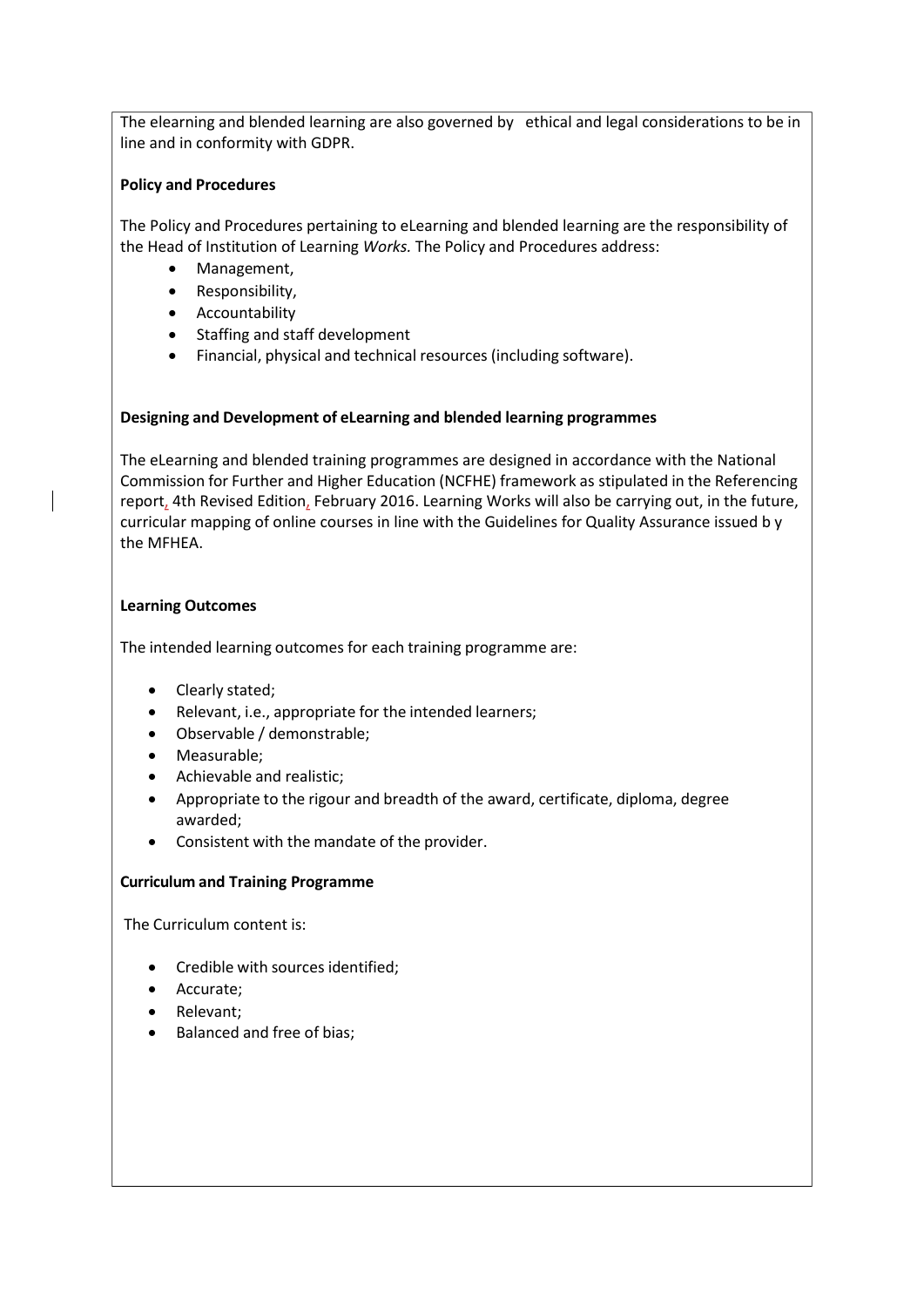- Updated consistently and routinely. Documented;
- Appropriate to the learning outcomes;
- Culturally sensitive;
- Consistent with current copyright laws in the jurisdiction of the provider.

# Training and Teaching Materials and other Research Resources

Both the teaching and learning materials are:

- Prepared by qualified content experts (author identified, recorded and documented) working with qualified design experts where appropriate (identified, recorded and documented);
- Readily available;
- Learner friendly;
- Interesting in content and layout;
- Well-organized;
- Free of cultural, racial, class, age and gender bias;
- Accessible to those with disabilities;
- Free from errors:
- Adaptable to learner needs and abilities but still respecting the learning

outcomes.

## Learning Aids and Technology for The Teacher and the Learner

Learning technologies provided are appropriate to:

- The field of study or subject matter content and skills;
- The intended learning outcomes;
- The relevant characteristics and circumstances of the learner;
- The cost and benefit for the learner:
- Provide multiple representations of content;
- Enable concept mapping within the learning environment;
- Make available real-world situations and simulations;
- Provide assistance and guidance including communications to the learner;

Learning materials and the delivery reflect sound technical design so that they are:

- Navigable;
- Easily updateable and frequently updated;
- Complemented by multimedia, rather than distracted by them;
- Inclusive of "live" links to relevant and previewed documents subject;
- In line with copyright law;
- Reliable;
- Sensitive to bandwidth constraints of students;
- Compliant with current technology and ICT standards.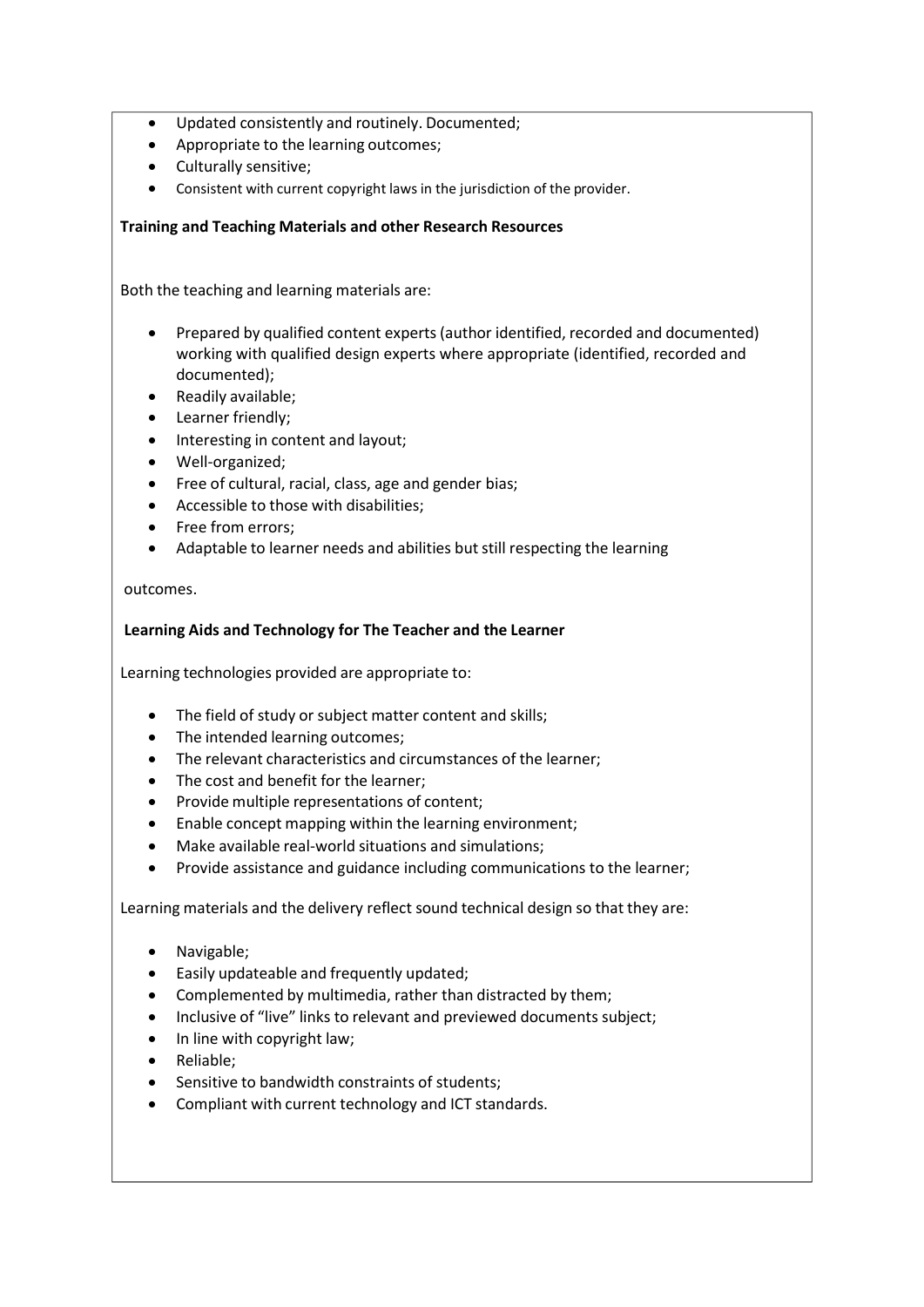# Student- Centred and User-Friendly Technology

The comprehensive course package (all materials and technologies) is:

- Appealing in appearance;
- User-friendly;
- Customizable;
- Inclusive of all institutional services and activities (registration, payment, advising, tutorial assistance and library services);
- Complete;
- Reviewed and evaluated routinely

## Design of Assessments

The design of e-Learning/blended courses uses a balance of formative and summative assessments to assess the intended learning outcomes against agreed marking criteria. Moreover, the timetable is formulated in a way that allows the student to concentrate week by week and includes readings carried out every week where appropriate while the assessment is indicated up front, so the student has ample time for preparation.

Grading rubrics are in the process of preparation and will be available at the end of the academic year.

Course participants will have the possibility of contesting assessment decisions in line with Learning Works Policies on complaints, grievances and appeals.

In the case of blended courses, summative assessments are carried out on campus.

## Plagiarism Policy

Plagiarism, intentional or non-intentional, is not permissible. Learning Works is against plagiarism and informs the student accordingly through its policy and procedure on plagiarism in the Student Handbook which is also available online on its website. Learning Works has its plagiarism software, Turnitin, to detect this.

 Student identity in online activities is verified through individual login with students having unique usernames to log into the LMS. All users of the LMS are responsible for ensuring that their usernames and passwords are secure.

## Use of Technological Devices and Technical Assistance

The development of online learning material needs to be accessible and usable via a variety of devices including mobile phones. This material consists of videos, recorded webinars, power points, links to webs and You Tube etc.

All videos to be used as a mode of delivery in synchronous teaching are to be sent to the administration for approval prior to use. If 'You Tube' social media videos are to be used, the lecturer should submit the link to that video for approval by the Head of Institution to determine its quality. Once approved, the link can be part of the pedagogy used in teaching and learning.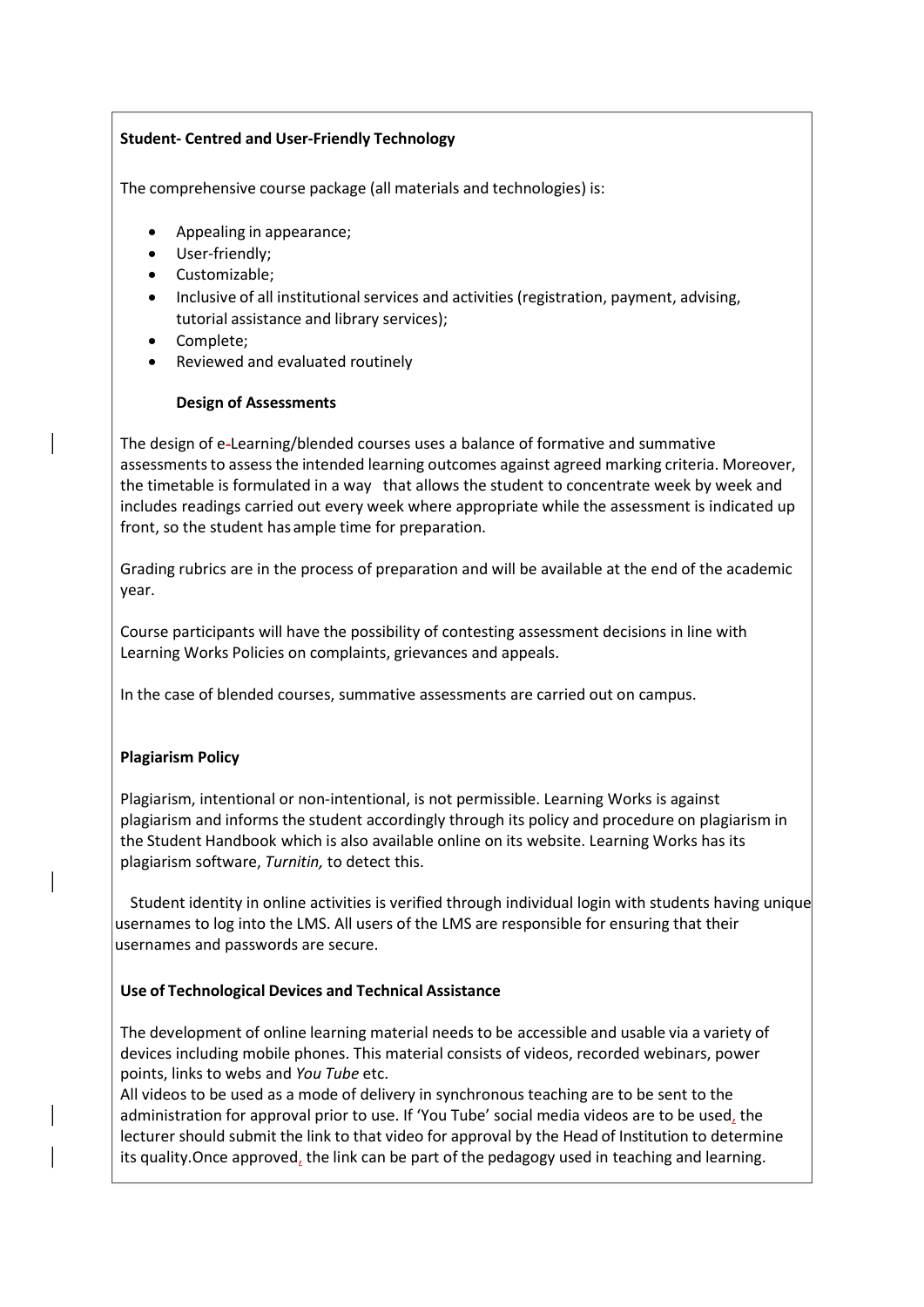The requirements for videos are as follows:

| Resolution |                  | Name Quality                    |
|------------|------------------|---------------------------------|
| 2560x1440  | 1440p 2K         |                                 |
| 1920x1080  |                  | 1080p Maximum resolution for HD |
| 1280x720   | 720 <sub>p</sub> | Minimum resolution for HD       |
| 854x480    | 480p             | Standard definition             |

Technology Technical Assistance

Technical assistance with the technologies being used and provided shall be applied to:

- The purpose of the technology/ technologies;
- Skills and knowledge required to manipulate and interact with the technologies being used.

Technology, computers and other ICTs are appropriately used to:

- Engage and support learners;
- Accommodate and promote individualization;
- Create opportunities for students to do meaningful work;
- Increase proficiency at accessing, evaluating and communicating information;
- Improve student abilities to solve complex problems;
- Nurture artistic expression;
- Enable active engagement in the construction of knowledge;
- Meet National and International standards for students with disabilities.

The following are engaged to provide technical assistance for eLearning staff and users at the three main stages of production, delivery and access.

HIVE, a third-party ICT specialist gives the technical assistance for the website. The IT Department of the Vassallo Group also gives technical assistance where needed and applicable. Similarly, the administration team also gives technical assistance where applicable.

## Mode /s of Delivery for eLearning and Blended Training Programmes

Zoom is used for synchronous, non-traditional, online teaching whereas the virtual learning platform for asynchronous learning is Moodle.

Learning Works provides students with a password to access sessions on Zoom. They will also be provided with the same password for asynchronous eLearning courses.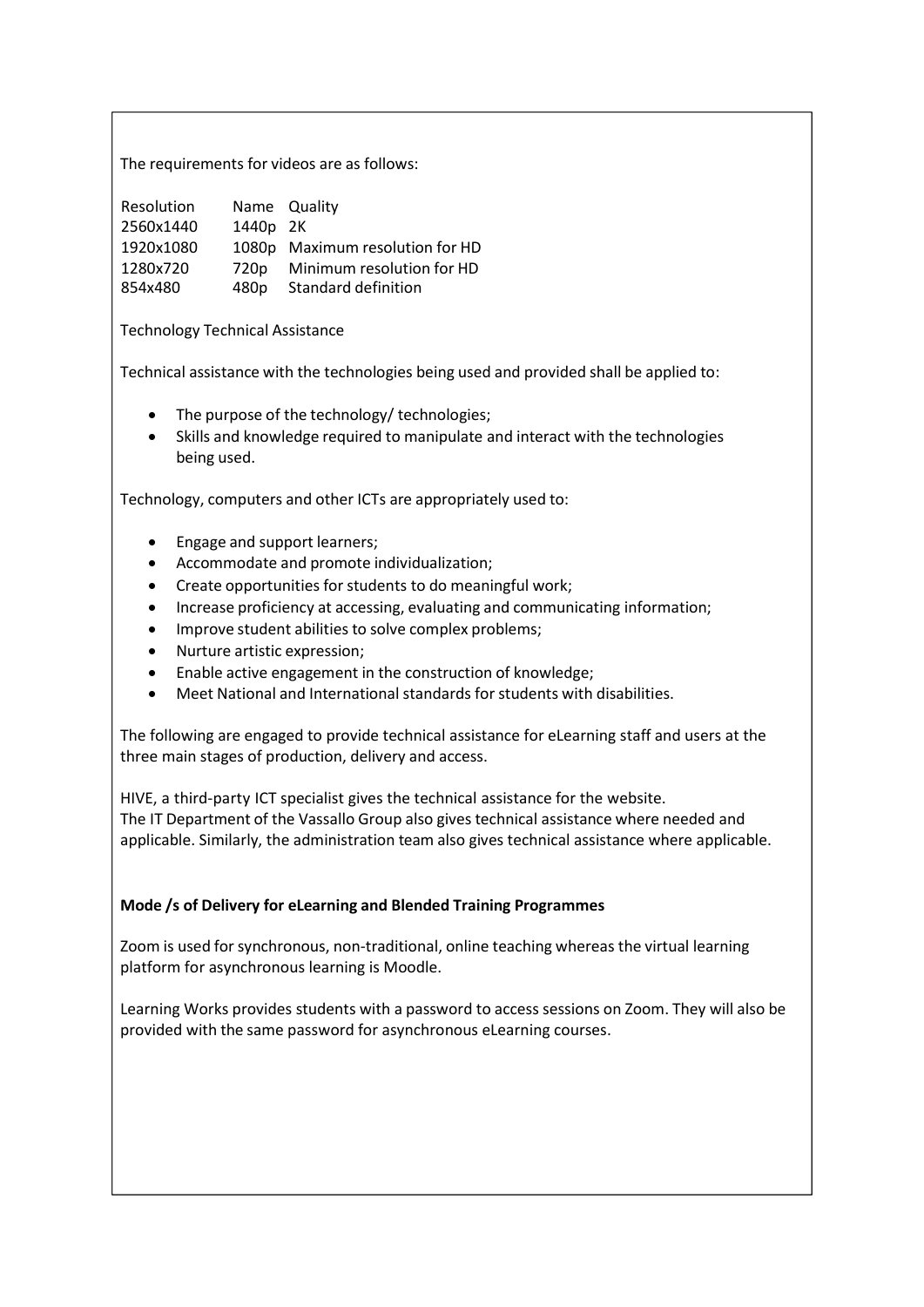## Delivery of eLearning and Blended Training Programmes including Feedback

Feedback to student assignments will be delivered in a timely manner by the lecturer. Lecturers should also respond to all submitted work within two weeks (10) working days from the date of submission.

Student Contact Hours for courses will be determined according to the credit hours assigned to the course. The VLE also records the amount of time students spends on the VLE. New students enrolling on a training programme with Learning Works are required to attend the eLearning environment training during the first week of student orientation. Students may also attend the on-going eLearning orientation throughout the semester should they so wish.

# Staff Recruitment and Support

Staff recruitment of instructors / teachers / lecturers will be based on:

- Recognized qualifications in the subject area;
- Teaching experience at the relevant level (e.g., secondary, adult);
- Relevant work experience and/or current knowledge in the field;
- Content support persons, e.g., course tutors;
- Tutors and mentors (lecturers or work- based mentors);
- Process support persons, e.g., administration technical support;
- Learning skills support (lecturer acting as tutor);
- Career planning and employment counselling (to be referred to third parties if necessary).

## Programme Management

The person accountable for programme management shall be the Head of Institution who is accountable for:

- Student management and students' rights;
- Learning management;
- Technology planning and utilization;
- Recruitment and selection of appropriate personnel;
- Planning and evaluation of all aspects of the product/service;
- Responsiveness and flexibility to the student and to changing learning requirements;
- Maintaining links within the education and business communities;
- Research and continuous improvement;
- Financial viability and continuity.

Since there can be usability issues of online environments, students and lecturers encountering difficulties in navigating and learning, shall be provided with pre-recorded videos to assist them. Moreover, real time support is also provided by the IT department of Learning Works on ctabone@learningworks.edu.mt or jbonello@learningworks.edu.mt or on telephone 00356 22107219.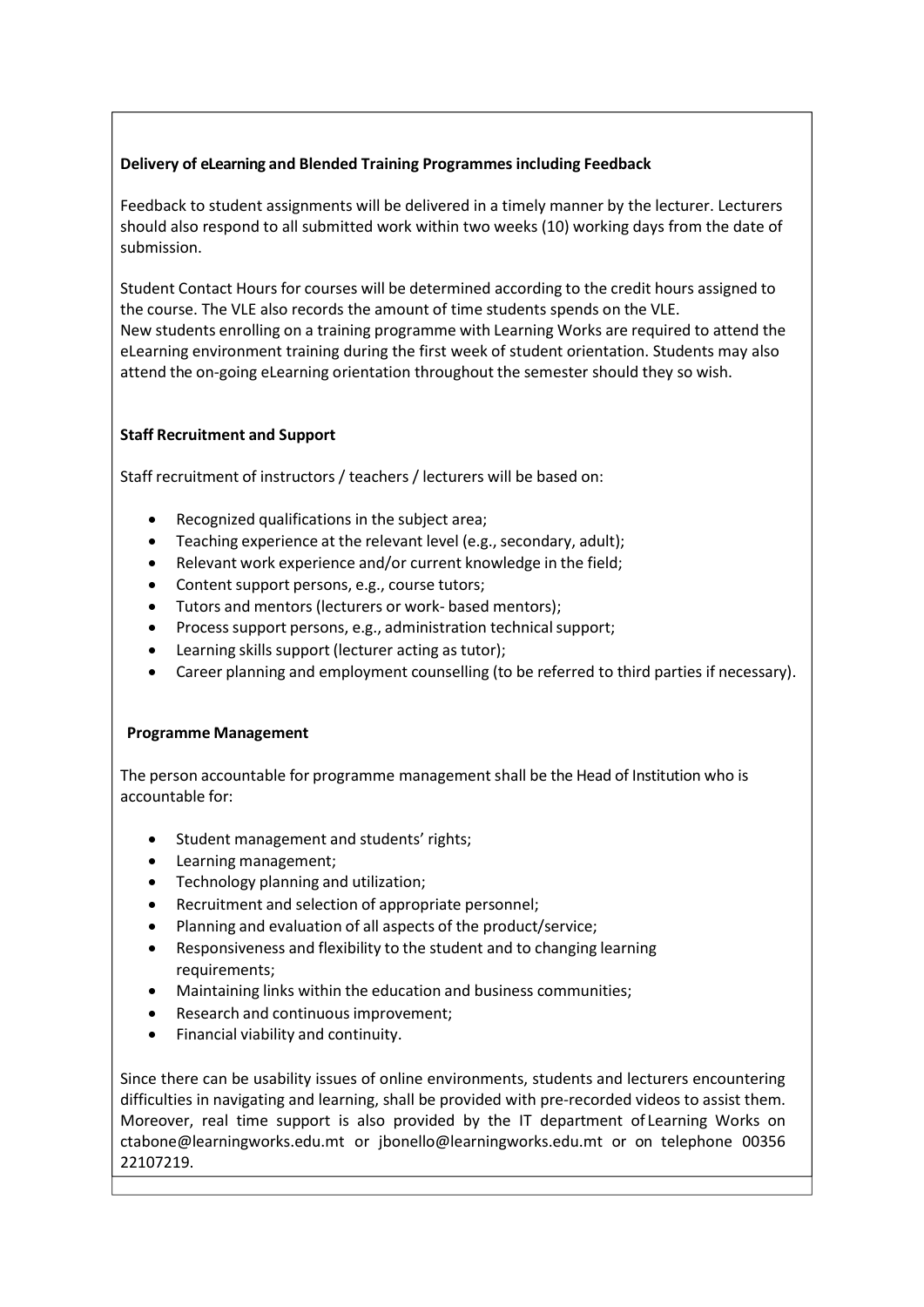#### Student Communications Support

Though Learning Works is committed to provide the best services possible in relation to communications support, there are shared responsibilities that students need to be aware of. These include:

- Own responsibility for ensuring the minimum technology requirements to complete online courses, including access to a computer and printer and a stable DSL Internet connection. Students may check with Administrative Executive to ensure that they have access to accessible technology.
- Students and Learning Works will answer all forms of communication in a timely fashion. Learning Works administration must communicate with students by email and Whatsapp prior to a lecturer's absence for a synchronous session.
- Learning Works is committed to meet the specific needs of students with disabilities and complies with the provisions of the Equal Opportunities Act for any required support.
- Learning Works will offer free one-to-one or group training and support to students in all the three areas of production, delivery and access.

#### Tutor and Mentoring Support

Lecturers acting as tutors are all qualified and currently using the Online Learning Platform, Moodle.

All lecturers shall function as tutors and support students in several ways like direct face-to-face support before or after a lecture, through emails or other type of social media. Any 'ad hoc' feedback is done within a minimum of 48 to 72 hours when a student makes a request for assistance. Tutors are to monitor students including those who do not make contact to check if any assistance is needed.

Regular student support comes through feedback after every assessment whether formative or summative. The feedback can be in the form of emails or any other means that helps the student learn.

Mentoring by tutors refers to the support given during on-the-job training where students are under supervision as they are still in a learning curve. This type of support is usually engaged in face to- face situations, however, this can be also adapted, depending on the nature of on the job according to a specific module.

A report is finally presented by the mentor to Learning Works both to the lecturer carrying out the module the administrative executive.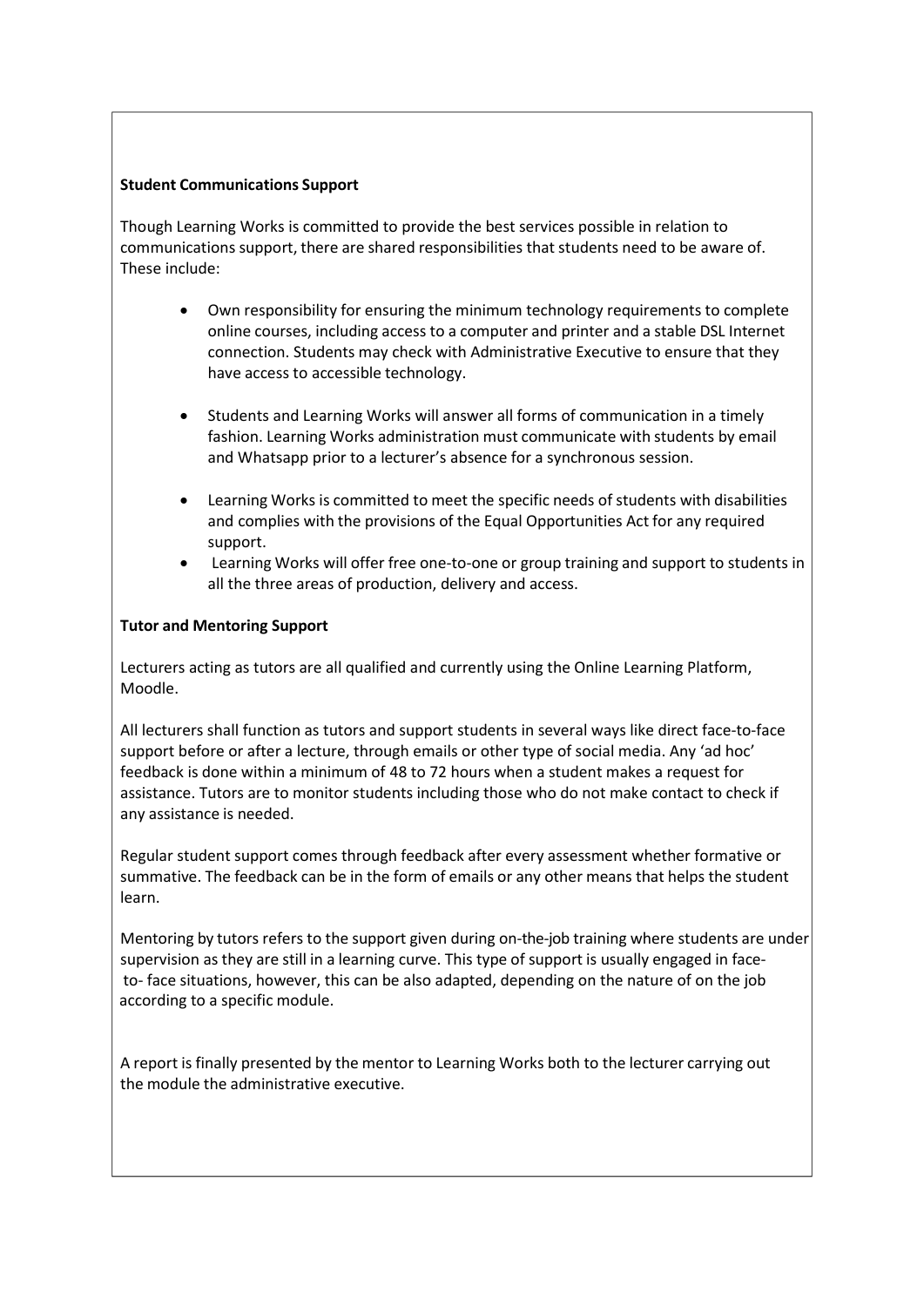Learning Works will offer CPD on online teaching to all lecturers. This training willcover both pedagogical as well as technical areas.

Learning Works will provide CPD training to ensure all lecturers are up to speed with the technology used for online teaching

Institutional Support, Archiving and Back up Plans

The management and implementation of the online (virtual) aspect of Learning Works' programmes will be managed by the institution's administrative department located within The Training Hub, The Landmark, Qormi.

Learning Works offers an open space and also provides laptops that can be used by students for research purposes and also to access the online library with photocopying facilities on demand at the administration offices.

These services are provided for reasons of limited domestic band width availability, software licensing or specialist video conferencing. The area might also be used for online examination purposes where the identity of the student needs to be verified. The same can be done with the actual classrooms.

Learning Works has a website which offers support for students who are still in the process of applying. The Prospectus can be found on the website but can also be found as a hard copy.

The Prospectus has three direct email links for any support required including telephone numbers for direct contact.

The emails provided for student support are: Head of Institution: cbonnici@learningworks.edu.mt Executive Administrator: ctabone@learningworks.edu.mt Administrative Assistant: jbonello@learningworks.edu.mt

Telephone number: 00356 22107219/00356 21584229 or 00356 79584200

The current LMS has the capability to store most of the data requested i.e., students' records, assignments and assessments. Learning Works keeps other statistics in Excel format.

Learning works guarantees that it has a relevant data protection system and back -up mechanism using 'One Drive' and supported also by our third-party software and ICT technical support provider 'Seasus.'

#### Admissions

If on application the student is not sure of possessing the right qualifications, student support is given following the writing of an email on info@learningworks.edu.mt

The students will be informed by email if they have been enrolled. A Learning agreement will be attached to the email.